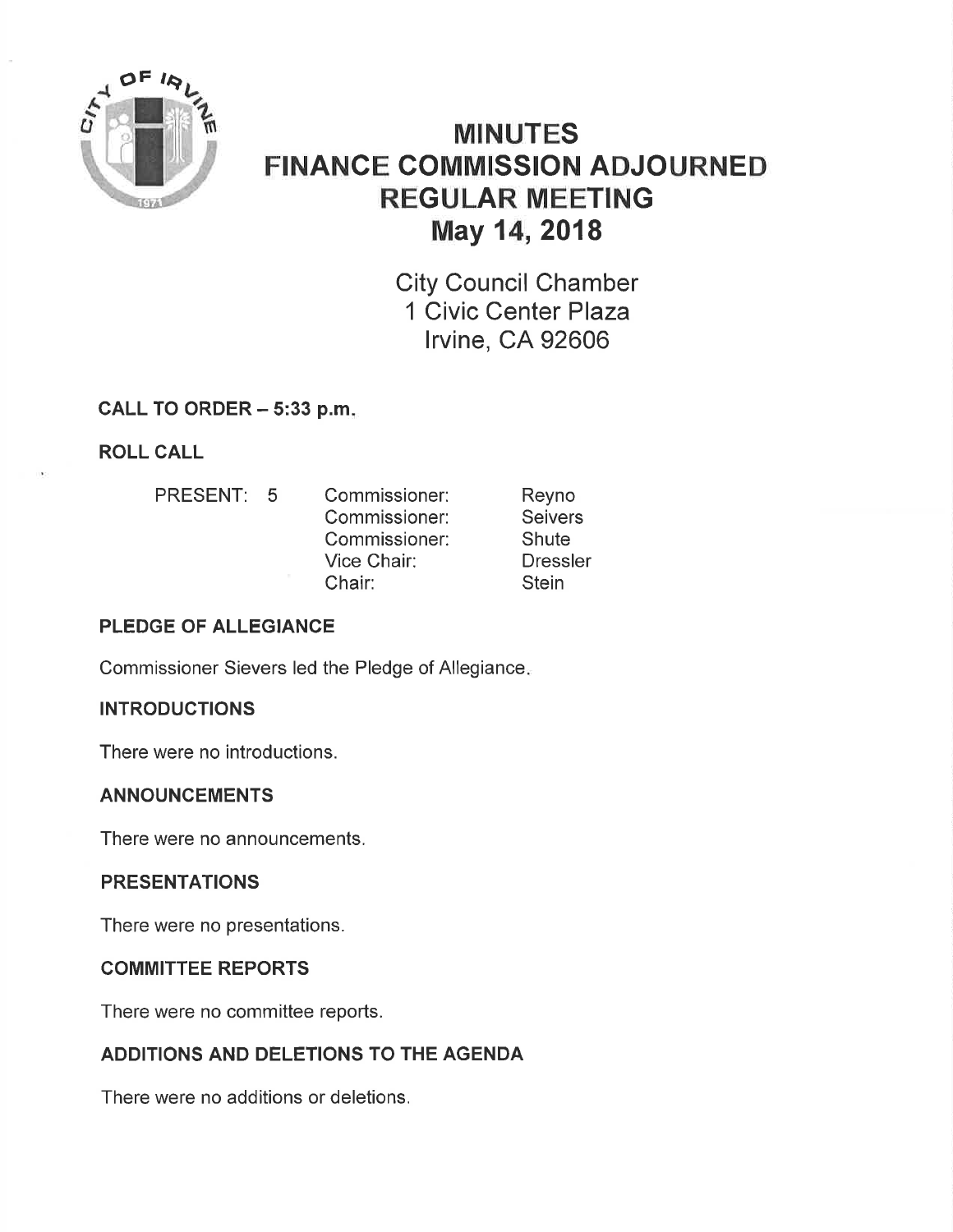#### PUBLIC COMMENTS

There were no public comments

#### CONSENT CALENDAR

AGTION: Moved by Commissioner Dressler, seconded by Gommissioner Shute, and unanimously carried to approve Consent Galendar ltem 1. ltem 2 was removed for separate discussion.

#### 1. MINUTES

#### ACTION:

Approved the minutes of a regular meeting of the Finance Commission held on May 7,2018.

#### $2.$ AWARD OF FINAL DESIGN CONTRACT FOR THE JAMBOREE PEDESTRIAN BRIDGE

This item was removed for separate discussion at the request of Vice Chair Dressler

Tom Perez, Capital lmprovement Program Administrator, answered questions Manuel Gomez, Director of Public Works, and Kristin Griffith, Director of Administrative Services, also answered questions.

Commission discussion included: the close ranking and score among the highest rated firms; the separate price proposal and Purchasing Policy; bid disclosure; the number of proposed project hours; bridge aesthetics; the height of the safety railings; and fiscal transparency.

By consensus, the Finance Commission deterred turther discussion on the Jamboree Pedestrian Bridge contract award to its May 21,2018 meeting.

#### COMMISSION BUSINESS

#### 3. TREASURER'S REPORT FOR THE QUARTER ENDED MARCH 31,2018

Don Collins, City Treasurer, presented the report and answered questions

Commission discussion included: unrealized loss; high interest rate bonds; and anticipating reinvestment as interest rates go up.

#### RECOMMENDED ACTION: Moved by Chair Stein, seconded by Commissioner Reyno, and unanimously carried to:

Recommend that the City Council receive and file the Treasurer's Report for the quarter ended March 31,2018.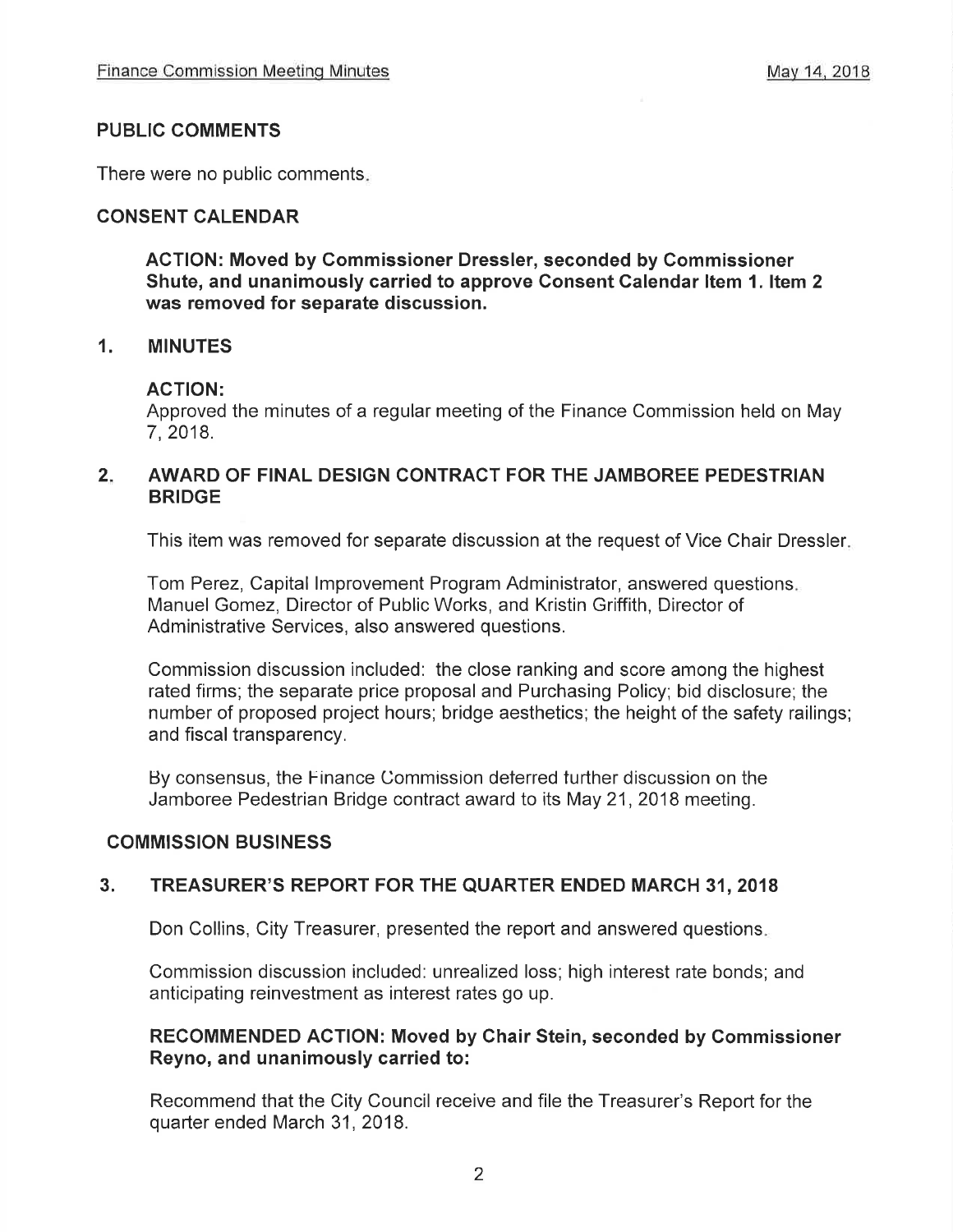#### 4. FISCAL YEAR 2017-18 MARCH BUDGET UPDATE

Roger Galli, Finance Officer, presented the item and answered questions. Kristin Griffith, Director of Administrative Services, was also present and answered questions.

Commission discussion included: variances between the February and March revenues; sales tax catch-up payments; fiscal year end net variance; and the CaIPERS pension paydown credit.

#### RECOMMENDED AGTION: Moved by Commissioner Sievers, seconded by Gommissioner Reyno, and unanimously carried to:

Receive and file the Fiscal Year 2017-18 March Budget Update

#### 5. FISCAL YEAR 2018-19 BUDGET

#### ADMINISTRATIVE SERVICES PRESENTATION

Amy Roblyer, Senior Management Analyst, introduced the Administrative Services Department Budget for 2018-19 and answered questions. Kristin Griffith, Director of Administrative Services, was also present and answered questions.

Commission discussion included: compensated absences funding and payouts; measurable of efficiency by section; and fiscal services revenues.

Commissioner Shute left the meeting at 6:23 p.m. and was not present for the Community Services, Public Works, Transportation, and Capital lmprovement Projects presentations or Agenda ltem 6.

#### COMMUNITY SERVICES PRESENTATION

Laurie Hoffman, Director of Community Services, introduced the Community Services Department Budget for 2018-19 and answered questions. Mike Cribbin, Community Services Manager, presented the Community Services Department budget detail for 2018-19 and answered questions.

Commission discussion included: resident/non-resident class participation; the fiscal impact of shifting Global Village to the Great Park; Trips program backlog; focusing on potential outdoor education opportunities; looking at opportunities to grow the fine arts revenue; analyzing the General Fund impacts of Great Park activities; the financial impact of construction delays for Great Park sports fields; considering soccer tournaments and marketing opportunities; agricultural programs at the Great Park; and separating Great Park activity details from lrvine residents utilizing their local park.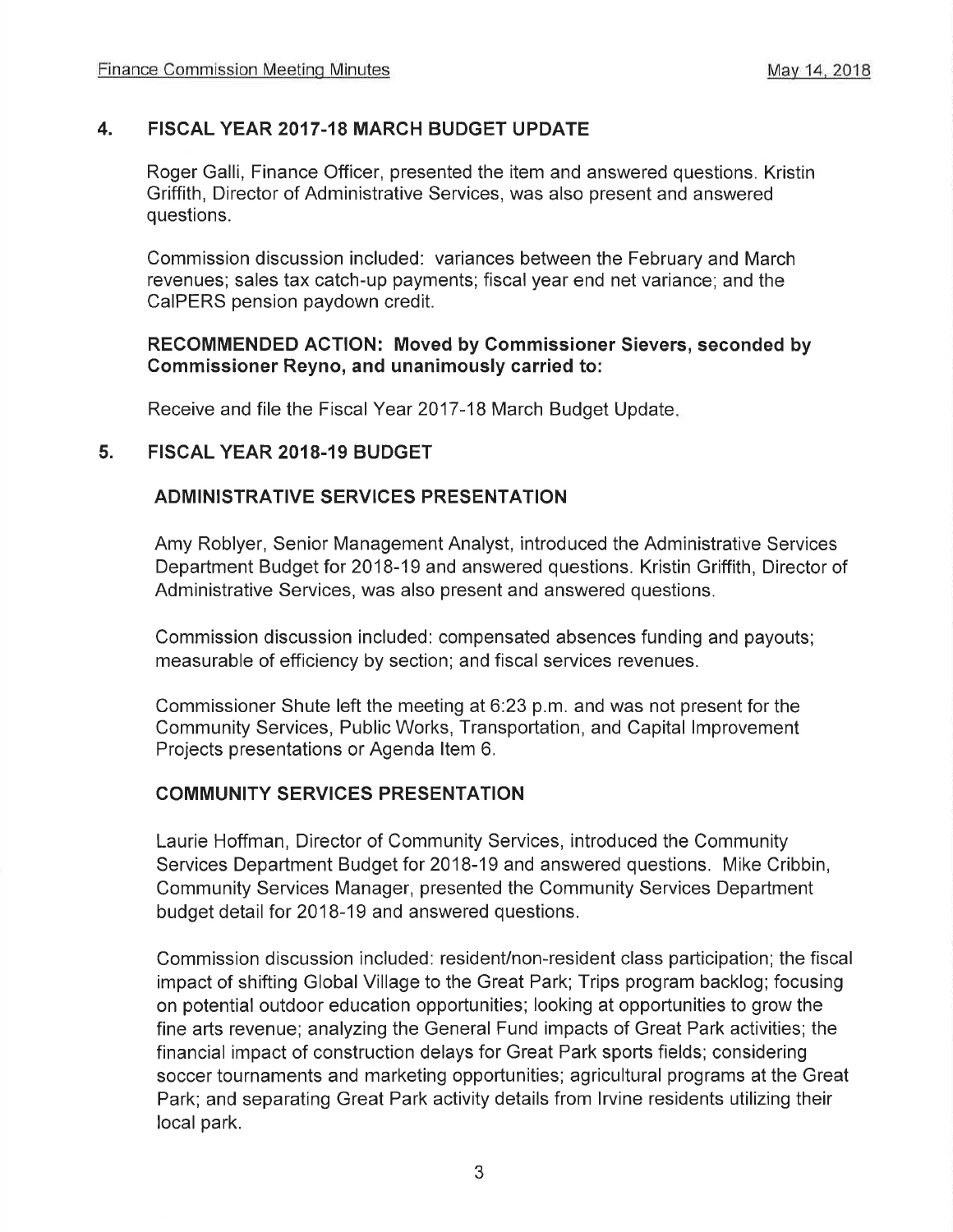#### PUBLIC WORKS PRESENTATION

Manuel Gomez, Director of Public Works, introduced the Public Works Department Budget for 2018-19 and answered questions. Scott Smith, Deputy Director of Public Works, and Jay Ponce, Senior Management Analyst, presented the Public Works Department budget detail for 2018-19 and answered questions. Kristin Griffith, Director of Administrative Services, Curtis Smith, Fleet Services Superintendent, and Dennis Chiotti, Landscape Maintenance Superintendent, also answered questions.

Commission discussion included: energy savings and rebates; the reason for solar lighting at Orchard Park; evaluating future LED projects with Southern California Edison; Civic Center Maintenance & Operations funding levels and managing/budgeting for facility repairs; migrating to asset management software; budgeting for the facilities condition study; budgeting the Public Safety vehicle equipment with Fleet; increases in contract services due to increased inventory and prevailing wage; factoring contract services increases into the Strategic Business Plan; and initiating additional department-wide cost savings and efficiency plans.

# TRANSPORTATION PRESENTATION

Mark Linseymayer, Director of Transportation, introduced the Transportation Department Budget for 2018-19 and answered questions. Jay Ponce, Senior Management Analyst, was also present and available to answer questions.

Commission discussion included: traffic signal synchronization; transportation grant opportunities; traffic congestion measurements; and traffic education for residents.

# CAPITAL IMPROVEMENT PROJECTS PRESENTATION

Jonathan Nih, Management Analyst ll, presented the Capital lmprovement Projects budget for 2018-19 and answered questions. Kristin Griffith, Director of Administrative Services, Manuel Gomez, Director of Public Works, and Jay Ponce, Senior Management Analyst were also present and answered questions.

Commission discussion included: return on investment; assessing facility conditions and budgeting for repair and replacement; Barclay Theatre funding source; funding for CIP projects and the use of unrestricted funds; and prioritizing projects in the 10 year ClP.